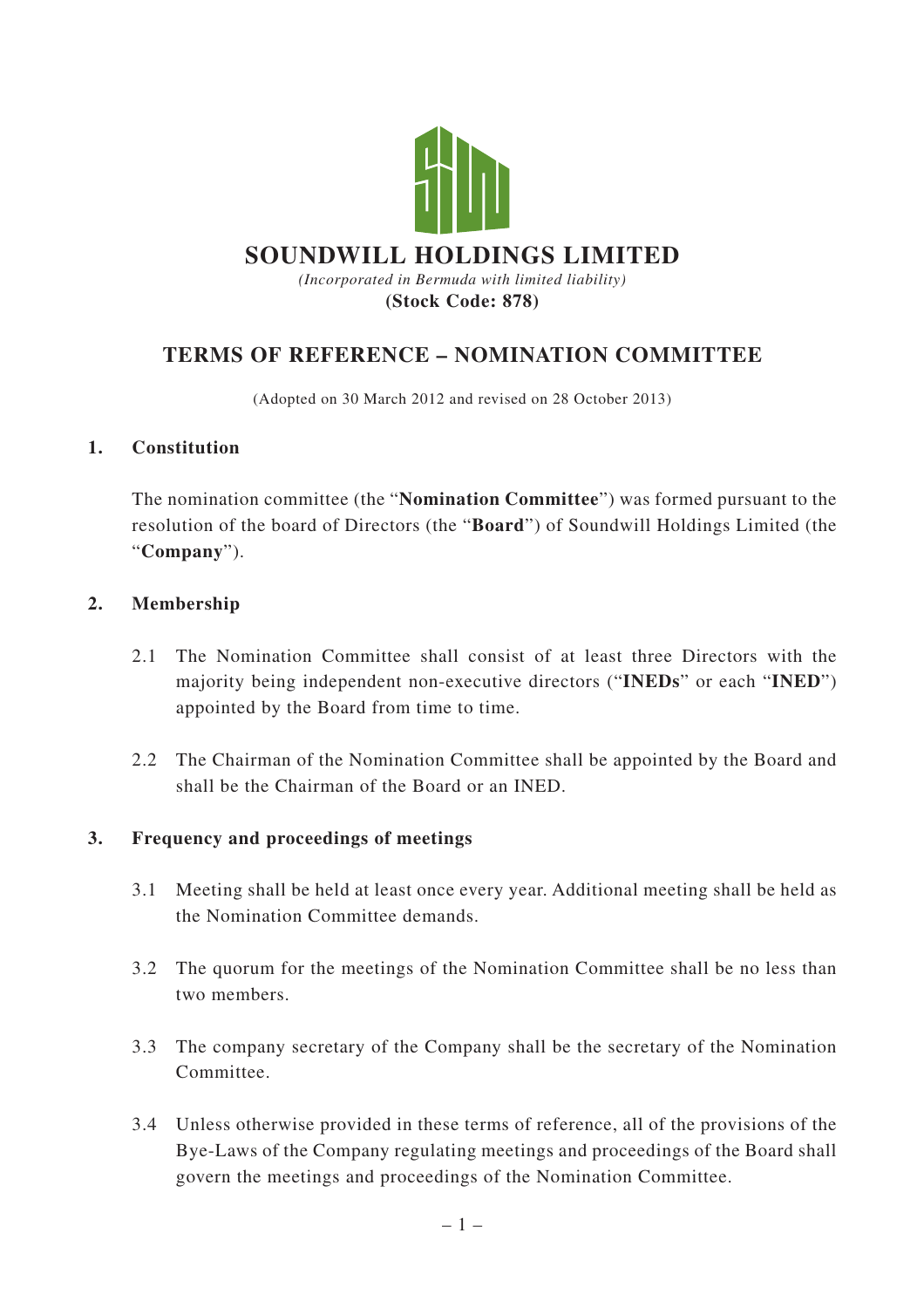3.5 Unless otherwise agreed, notice of each meeting confirming the venue, time and date together with an agenda of items to be discussed shall be sent to each Nomination Committee member and any other person required to attend the meeting at least 14 days before the date of the meeting. Supporting/information papers shall be sent to the Nomination Committee members and to any other attendees at least 3 working days in advance of the meeting or as otherwise agreed.

## **4. Duties, power and functions**

- 4.1 The Nomination Committee is authorized by the Board to:
	- (a) seek independent professional advice if necessary, at the Company's expense, to perform its duty;
	- (b) seek any information from senior management of the Company it requires to perform its duties;
	- (c) conduct interviews with prospective candidates for nomination; and
	- (d) invite the Chairman of the Board and/or Chief Executive Officer(s), external advisers and other persons to attend all or part of any meeting.
- 4.2 The Nomination Committee shall:
	- (a) review the structure, size and composition (including the skills, knowledge and experience) of the Board and make recommendations on any proposed changes to the Board to complement the Company's corporate strategy;
	- (b) review the Company's board diversity policy and the progress on achieving the objectives set for implementing the said policy; and make disclosure of its review results in the Corporate Governance Report annually;
	- (c) identify individuals suitably qualified to become members of Board and select or make recommendations to the board on the selection of individuals nominated for directorships;
	- (d) assess the independence of the INEDs;